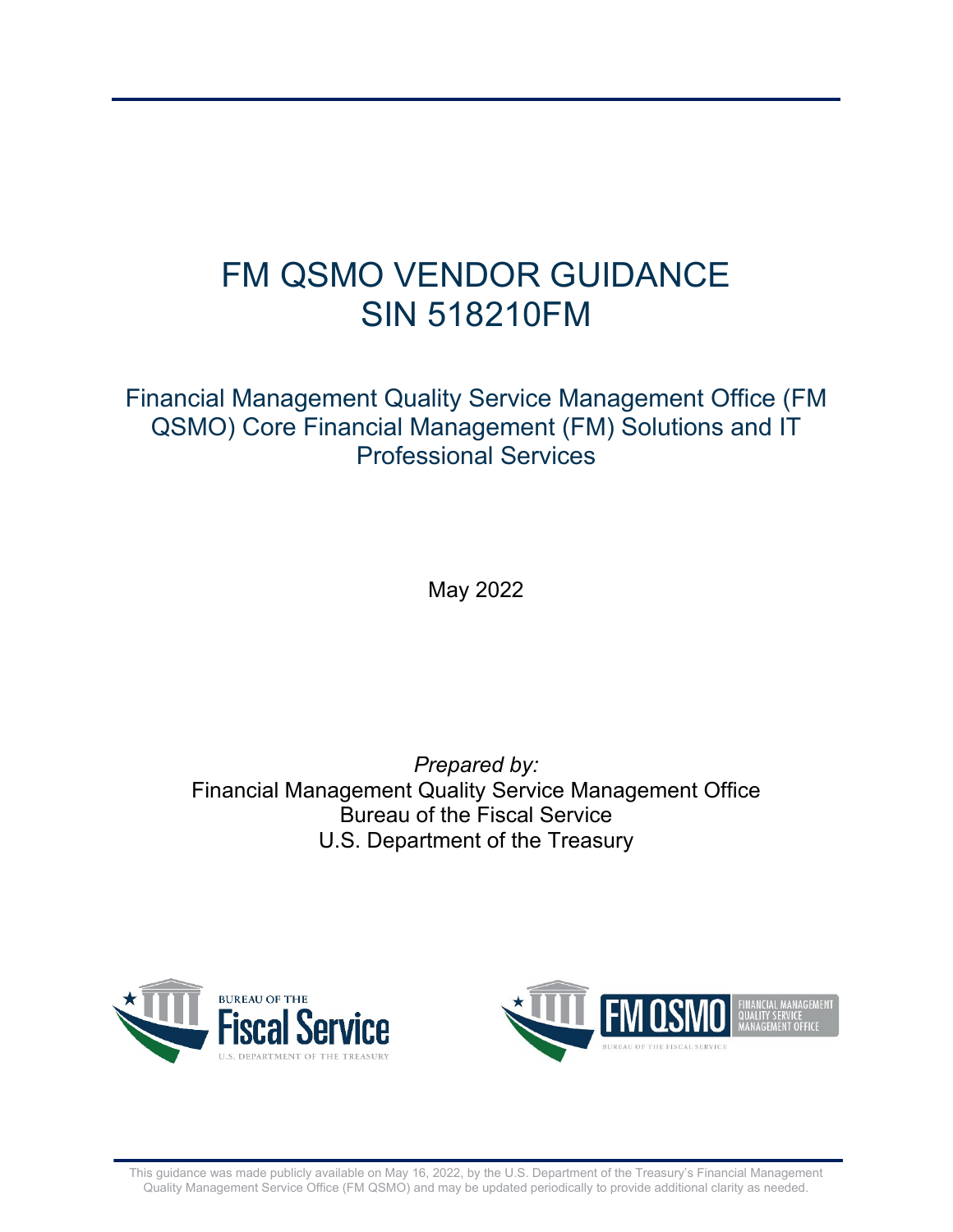

## **What is the FM QSMO IT SIN?**

The Financial Management Quality Service Management Office (FM QSMO) Special Item Number (SIN) 518210FM, within the Information Technology (IT) Category of the General Services Administration (GSA) Multiple Award Schedule (MAS) contract vehicle, provides Federal agencies with access to commercial financial management solution/service offerings of the FM QSMO Marketplace and is the mechanism through which agencies procure these solutions/services. SIN 518210FM is comprised of four (4) subgroups, as follows:

- 1. Core Financial Management Solutions (Core FS)
- 2. Additional Financial Management (FM) Solutions
- 3. Financial Management (FM) Solution/Service Adoption and Transition Services
- 4. Financial Management (FM) Technology Operations Support Services

## **Why is the FM QSMO IT SIN of interest to vendors?**

The FM QSMO Marketplace is the first stop for agencies looking to acquire FM solutions and services. OMB Memorandum 19-16, *[Centralized Mission Support Capabilities for the Federal](https://www.whitehouse.gov/wp-content/uploads/2019/04/M-19-16.pdf)  [Government](https://www.whitehouse.gov/wp-content/uploads/2019/04/M-19-16.pdf)*, directs agencies to consult with the FM QSMO prior to developing plans and issuing solicitations for new or modernized FM technology. Non-utilization of the FM QSMO Marketplace requires agencies to obtain OMB approval.

To meet agency demand, participation of qualified vendors in the FM QSMO Marketplace is critical. Solutions/services offered by vendors awarded SIN 518210FM will be reflected in the FM QSMO Marketplace Catalog.

#### **What do vendors need to know before they apply for the FM QSMO IT SIN?**

The FM QSMO, in collaboration with federal and industry stakeholders, has developed the Financial Management Capability Framework (FMCF). The FMCF includes standards and capabilities that define baseline needs and requirements for solutions/services in the FM QSMO Marketplace.

The FMCF consists of nine (9) components, the details of which can be accessed on the FM QSMO's *[FMCF web page](https://fiscal.treasury.gov/fmqsmo/financial-management-capability-framework.html)*. Also available is the *[Guide to the FM QSMO Marketplace](extension://efaidnbmnnnibpcajpcglclefindmkaj/viewer.html?pdfurl=https%3A%2F%2Ffiscal.treasury.gov%2Ffiles%2Ffmqsmo%2Fguide-to-fm-qsmo-marketplace.pdf&clen=1103384&chunk=true)*, which provides an overview of how the FM QSMO operates and how the FMCF applies to solutions/services in the FM QSMO Marketplace. Not all components of the FMCF apply to every solution/service offering in the FM QSMO Marketplace.

The FMCF serves as contractual requirements of the FM QSMO IT SIN. Vendors interested in providing commercial solutions/services in the FM QSMO Marketplace through SIN 518210FM are required to document, and for Core FS Solutions demonstrate, compliance with applicable components of the FMCF.

The FM QSMO conducts an evaluation of the technical elements of vendor submissions in response to SIN 518210FM to assess FMCF compliance at the FM QSMO Marketplace entry level.

This guidance was made publicly available on May 16, 2022, by the U.S. Department of the Treasury's Financial Management Quality Management Service Office (FM QSMO) and may be updated periodically to provide additional clarity as needed.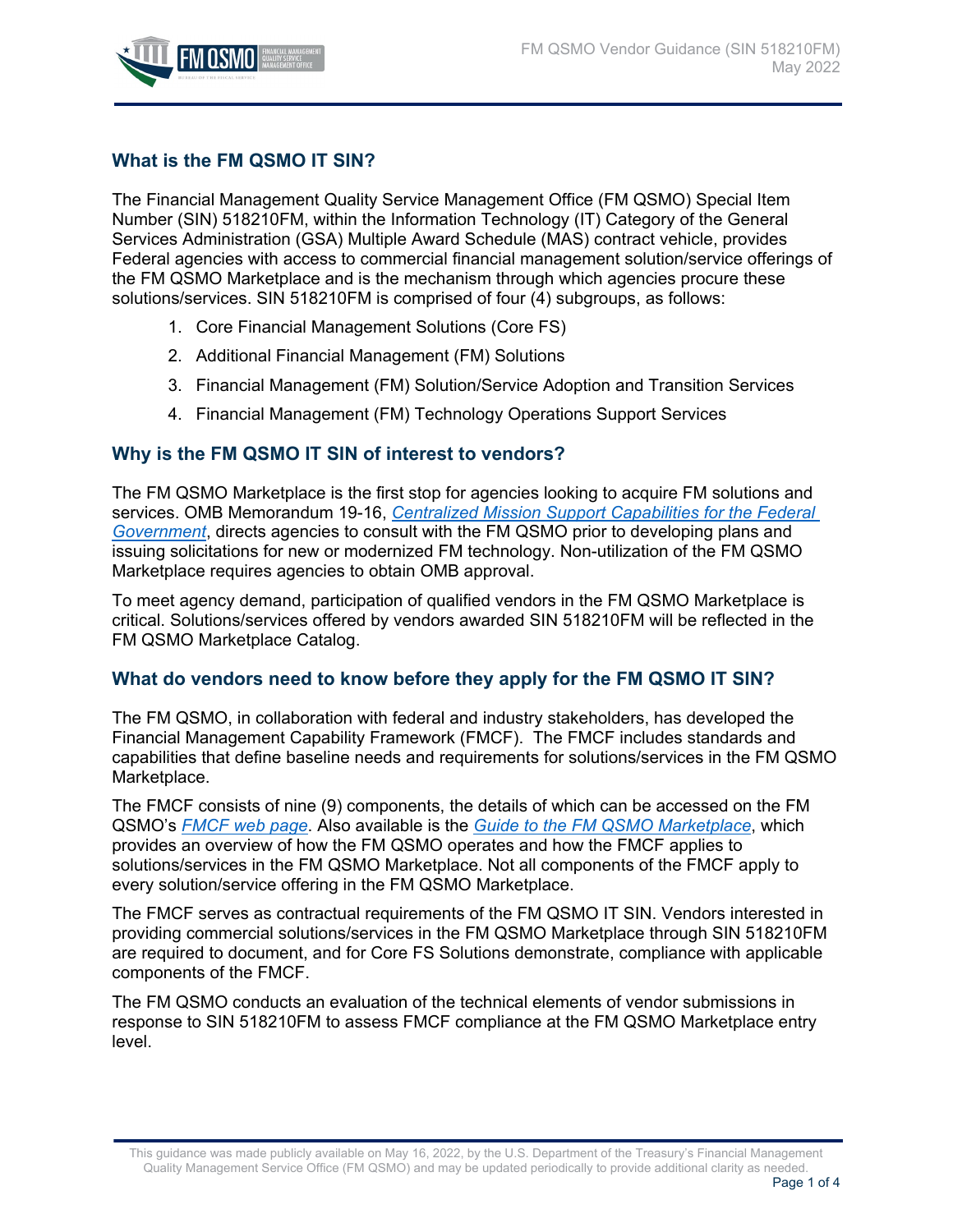

## **How do vendors apply for the FM QSMO IT SIN?**

Understanding the GSA MAS Program is essential to participating in the FM QSMO IT SIN. Information, guidance, and resources are available to both new offerors and existing MAS contract holders through the *[GSA Vendor Support Center](https://vsc.gsa.gov/vsc/)*.

#### **1. Get Ready**

Review SIN 518210FM to determine what solutions/services are within scope, and under which subgroups they are covered.

Review the Guide to the FM QSMO Marketplace, components of the FMCF, and related resources (e.g., *[FMCF 101 Training](extension://efaidnbmnnnibpcajpcglclefindmkaj/https:/www.fiscal.treasury.gov/files/fmqsmo/fmcf-101-training-for-vendors.pdf)*) to gain an understanding of the required standards and capabilities for commercial solutions/services under SIN 518210FM.

#### **2. Prepare Submission Package**

In addition to administrative, technical, and pricing offer submission elements required by the GSA *[MAS solicitation](https://eoffer.gsa.gov/util/publishedsolicitationutil?displaySolList=Y&isMas=Y)* and the IT Category attachment, vendors must be responsive to the additional instructions and technical submission elements of SIN 518210FM.

#### *What's included in an FM QSMO IT SIN-specific submission package?*

A complete and responsive vendor submission package for SIN 518210FM includes the following:

- a. Documentation for proposed offerings using the *[FM Solution/Service](https://www.fiscal.treasury.gov/fmqsmo/resources.html)  [Definition Template](https://www.fiscal.treasury.gov/fmqsmo/resources.html)* (multiple offerings can be documented as individual tabs within a single copy of the template).
- b. Technical narrative response addressing the FM QSMO Marketplace entry level evaluation criteria (i.e., self-evaluation/assessment and/or attestation) using the *[Technical Narrative Response Template](https://www.fiscal.treasury.gov/fmqsmo/resources.html)*.
- c. Electronic volume of any supporting documentation referenced in the FM Solution/Service Definition Template, Technical Narrative Response Template, and Core FS Pre-Built BIE Response Template (if applicable), including a listing of the documentation provided (e.g., existing solution enduser documentation, existing vendor program/process documentation, evidence of independent evaluation of vendor operational security, evidence of solution FedRAMP status).

If applicable (submissions including Core FS Solutions):

- d. Technical narrative response addressing the Core FS business information exchange (BIE) capabilities using the *[Core FS Pre-Built BIE Response](https://www.fiscal.treasury.gov/fmqsmo/resources.html)  [Template](https://www.fiscal.treasury.gov/fmqsmo/resources.html)*.
- e. Electronic volume of required reports and BIE files as indicated in the *[Core](https://www.fiscal.treasury.gov/fmqsmo/resources.html)  [FS OCD Execution Plan](https://www.fiscal.treasury.gov/fmqsmo/resources.html)*, including a listing of the documentation provided.

Further instructions for completing the FM QSMO templates are provided in the respective documents.

This guidance was made publicly available on May 16, 2022, by the U.S. Department of the Treasury's Financial Management Quality Management Service Office (FM QSMO) and may be updated periodically to provide additional clarity as needed.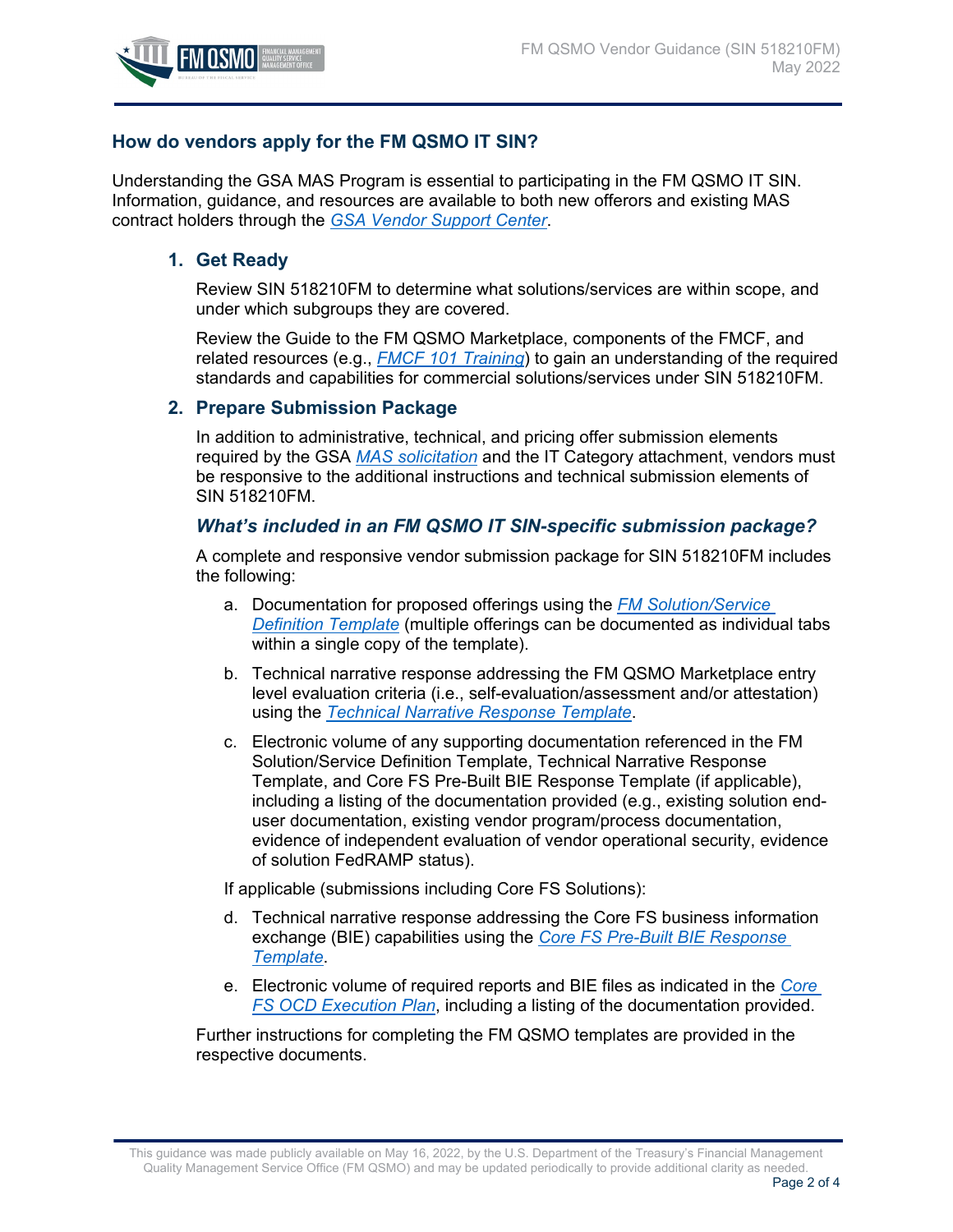

### **3. Submit Package**

Vendors must submit offers and/or modification requests in response to SIN 518210FM using the *[GSA eOffer/eMod](https://eoffer.gsa.gov/)* online submission tool.

#### **How are vendors evaluated under the FM QSMO IT SIN?**

Like other SINs under the GSA MAS Program, and as outlined in the GSA MAS solicitation and the IT Category attachment, GSA's Federal Acquisition Service (FAS) evaluates the general administrative, technical, and pricing elements of vendor submissions.

The FM QSMO is responsible for evaluating technical elements of vendor submissions specific to SIN 518210FM. The *[FM Solution/Service Evaluation Criteria](https://view.officeapps.live.com/op/view.aspx?src=https%3A%2F%2Fwww.fiscal.treasury.gov%2Ffiles%2Ffmqsmo%2Ffm-solution-service%2520evaluation-criteria.xlsx&wdOrigin=BROWSELINK)* component of the FMCF is used by the FM QSMO when evaluating vendors and offerings for compliance.

Vendors and offerings are not evaluated by the FM QSMO for all categories/criteria up front; only for those marked as being assessed at the FM QSMO Marketplace entry level. Not all evaluation categories/criteria apply to every solution/service offering (e.g., the Technology Design evaluation category does not apply to offerings that do not include technology).

For each evaluation category/criteria, vendor submissions are rated as "Acceptable" or "Unacceptable" based on review of documentation and/or demonstration of compliance with applicable components of the FMCF.

#### **1. FM QSMO Technical Narrative Response Evaluation**

For all vendors and all proposed solutions/services, the FM QSMO conducts an evaluation of the technical narrative response.

The FM QSMO evaluation of vendors' technical narrative response consists of review for up to five (5) criteria categories as follows:

- a. **Business**  Evaluates the ability to achieve FM business outputs and outcomes using the FM solution/service
- b. **Technology Design**  Evaluates the FM solution/service's technical architecture and design for servicing customers
- c. **Technology Operation**  Evaluates the FM solution/service's ability to respond to user demand and changes needed in the FM solution/service
- d. **Programmatic**  Evaluates a provider's strategy and management of service offerings and delivery
- e. **Organizational**  Evaluates a provider's organizational ability to deliver quality FM solutions/services and ensure customer satisfaction

#### **2. FM QSMO Core FS Operational Capability Demonstration (OCD) Evaluation**

For proposed Core FS Solutions, the FM QSMO also conducts an OCD evaluation.

The FM QSMO uses a phased approach to evaluating Core FS Solutions wherein failure to obtain acceptable results during the technical narrative response evaluation results in a submission not moving on to the subsequent OCD evaluation.

This guidance was made publicly available on May 16, 2022, by the U.S. Department of the Treasury's Financial Management Quality Management Service Office (FM QSMO) and may be updated periodically to provide additional clarity as needed.